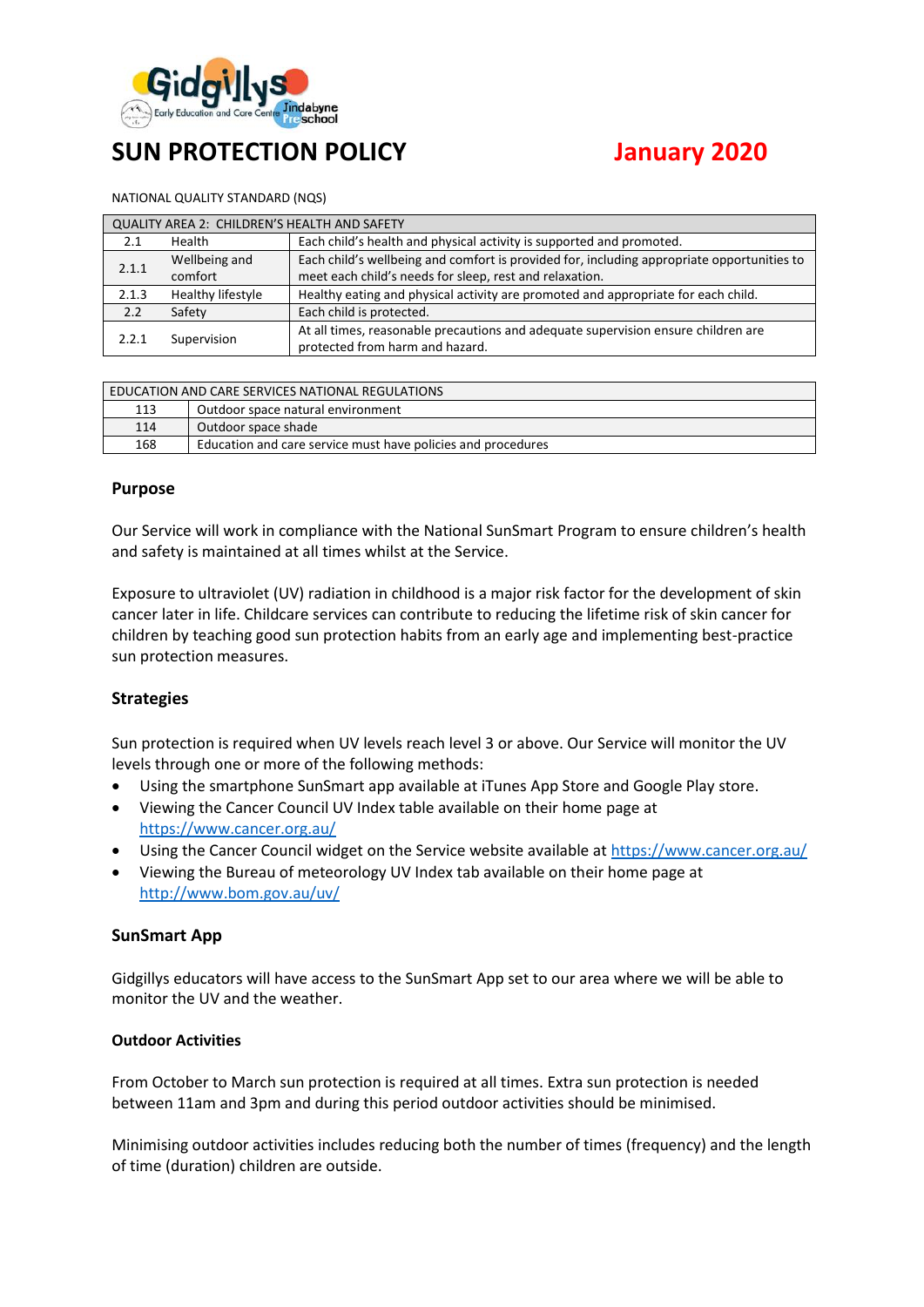

- From April to September (excluding June and July) outdoor activity can take place at any time. However, from 10am – 2pm sun protection is required.
- In June and July sun protection is not required. Extra care is needed for services in the far west and north of NSW and for all children who have very fair skin.
- When the outdoor environment becomes too hot/humid and uncomfortable for the children and educators, children will be asked to play indoors where it is cooler.
- All sun protection measures will be considered when planning excursions and incursions.

#### **Shade**

All outdoor activities will be planned to occur in shaded areas. Play activities will be set up in the shade and moved throughout the day to take advantage of shade patterns. The service will provide and maintain adequate shade for outdoor play. Shade options can include a combination of portable, natural and built shade.

Shaded areas will be chosen by educators to set up play experiences and regular assessments and reviews will be made of the outdoor area to assist in planning for further shade requirements.

Children will still be required to wear hats, protective clothing, and sunscreen if playing under natural or portable shade.

#### **Hats**

Staff and children are required to wear sun safe hats that protect their face, neck and ears. A sun safe hat is:

- Bucket hat with a deep crown and brim size of at least 5cm (adults 6cm)
- Broad brimmed hat with a brim size of at least 6cm (adults 7.5cm)
- Legionnaire styler While this is also a good option as it covers the top of the head, neck and ears, it may not be as protective for the cheeks and lower face.

The hat should be made of tightly woven fabrics and should have no press studs, clips or Velcro that encourage the brim (front, back or sides) to be turned up.

**Please note: Baseball caps or visors do not provide enough sun protection and therefore are not recommended for sun protection by the Cancer Council. Children without a sun safe hat will be asked to play in an area protected from the sun (e.g. under shade, veranda or indoors) or can be provided with a spare hat.**

#### **Water**

Children will always have access to water.

#### **Clothing**

When outdoors, staff and children will wear sun safe clothing that covers as much of the skin (especially the shoulders, back and stomach) as possible.

Clothes that provide best protection against UV radiation are: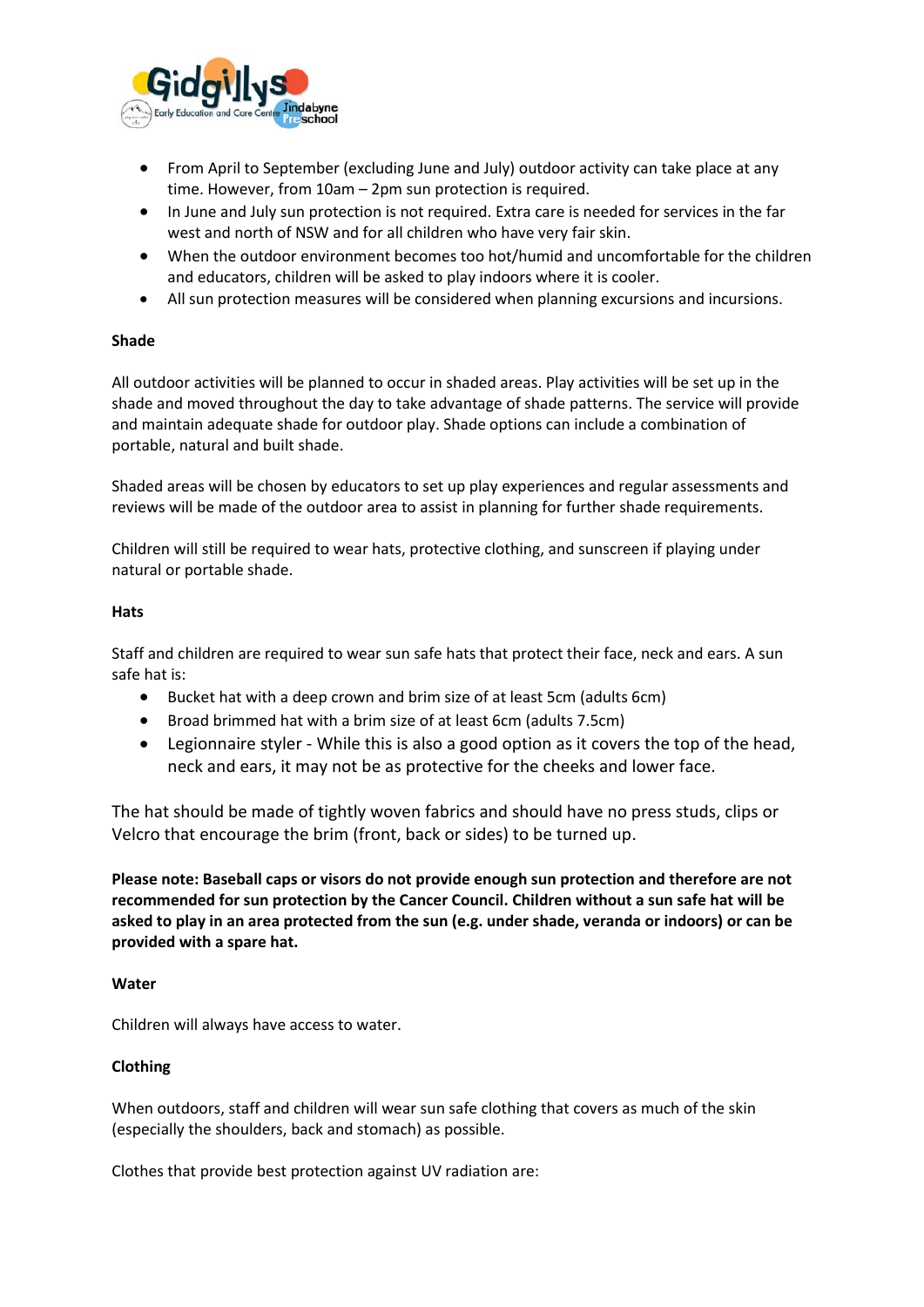

- Loose fitting shirts and dresses with sleeves and collars or covered neckline.
- Longer style skirts, shorts and trousers.
- Garments made of closely woven fabric, which will not allow light to pass through
- Garments made natural fibres, such as cotton.
- Garments of a darker colour will block more UV radiation than the same garment in a lighter colour.
- Specially designed UV radiation blocking fabric, for example lycra.

Children who are not wearing sun safe clothing can be provided with spare clothing.

### **Please note: Midriff, crop or singlet tops/dresses do not provide enough sun protection and therefore are not recommended.**

#### **Sunscreen**

- All staff and children will apply SPF30+ broad-spectrum water-resistant sunscreen 20 minutes before going outdoors and **reapply every 2 hours**.
- Sunscreen is stored in a cool, dry place and the use-by-date monitored.
- If parents do not wish their child to wear sunscreen, they must provide this in writing.
- Parents can provide their own sunscreen should they not wish their child to use the sunscreen provided or in the case of allergies and sensitivities.
- Preschool and Starbugs children are encouraged to apply their own sunscreen, while being supervised to ensure application is done correctly.
- Gigglebugs and Ladybugs children will have their sunscreen applied by an educator using a makeup pad.
- If children are engaged in water play activities, sunscreen will be re-applied more regularly.
- Even when wearing a hat sunscreen should be worn as some UV radiation will be reflected off the surrounding environment surfaces onto the face.

#### **Babies**

- Babies under 12 months will not be exposed to direct sunlight and are to remain in dense shade when outside.
- They will wear sun safe hats and clothing and small amounts of SPF30+ broad-spectrum sunscreen may be applied to their exposed skin.
- Parents can provide baby sensitive sunscreen if they choose.

### **Role Modelling**

Staff will act as role models and demonstrate sun safe behaviour by:

- Wearing a sun safe hat (see Hats).
- Wearing sun safe clothing (see Clothing).
- Applying SPF30+ broad-spectrum water-resistant sunscreen 20 minutes before going outdoors. Using and promoting shade.
- Wearing sunglasses that meet the Australian Standard1067 (optional).
- Families and visitors are encouraged to role model positive sun safe behaviour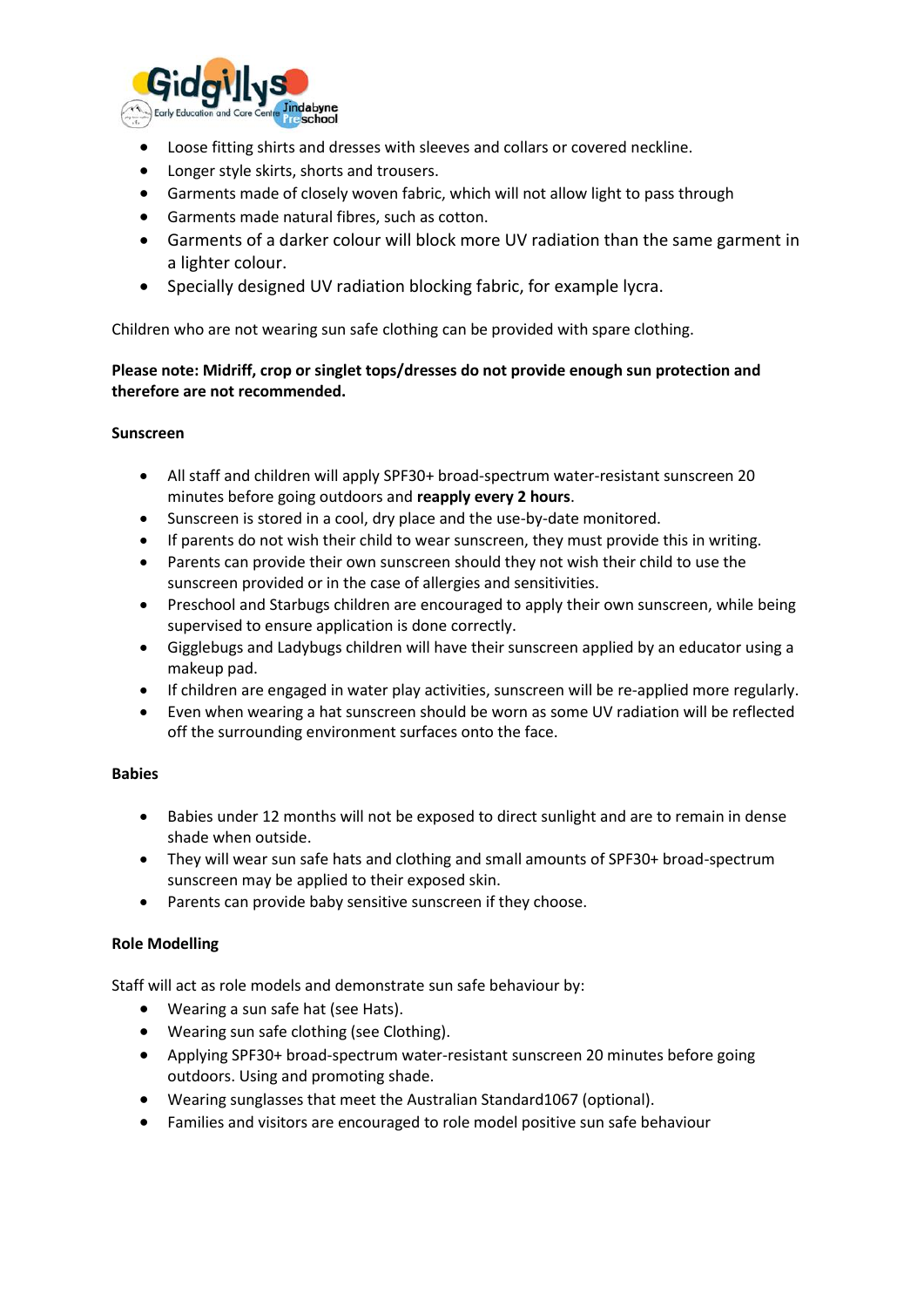

#### **Education**

Sun protection will be incorporated regularly into learning programs. Gidgillys will create an area in each classroom where children are able to put sunscreen on themselves or for the parents to assist them. Sunscreen will always be available to children

#### **Information**

Sun protection information will be promoted to staff, families and visitors.

#### **Policy**

The sun protection policy, updates and requirements will be made available to staff, families and visitors.

#### **Review**

Management and staff will monitor and review the effectiveness of the sun protection policy regularly.

#### **Definitions, Terms & Abbreviations**

| <b>Term</b> | <b>Definition</b>  |
|-------------|--------------------|
| UV          | <b>Ultraviolet</b> |

## **Related Statutory Obligations & Considerations**

**Australian Children's Education and Care Quality Authority (ACECQA)** http://www.acecqa.gov.au **Children (Education and Care Services) National Law (NSW) No 104a**  https://www.legislation.nsw.gov.au/#/view/act/2010/104a/full **Department of Education** http://www.dec.nsw.gov.au/what-we-offer/regulation-and-accreditation/early-childhoodeducation-care **Early Years Learning Framework (EYLF)** http://files.acecqa.gov.au/files/National-Quality-Framework-Resources-Kit/belonging being and becoming the early years learning framework for australia.pdf **Education and Care Services National Regulations**  http://www.legislation.nsw.gov.au/#/view/regulation/2011/653 **Cancer Council**  https://www.cancercouncil.com.au/35811/cancer-prevention/sun-protection/sunsmart-programfor-childcare-services/sunsmart-resources-childcare-services/why-become-a-sunsmartservice/?pp=37070&cc=8175&ct=35#Policy availability **National Quality Framework (NQF)** http://acecqa.gov.au/national-quality-framework/ **World Health Organisation**  http://www.who.int/uv/sun\_protection/en/